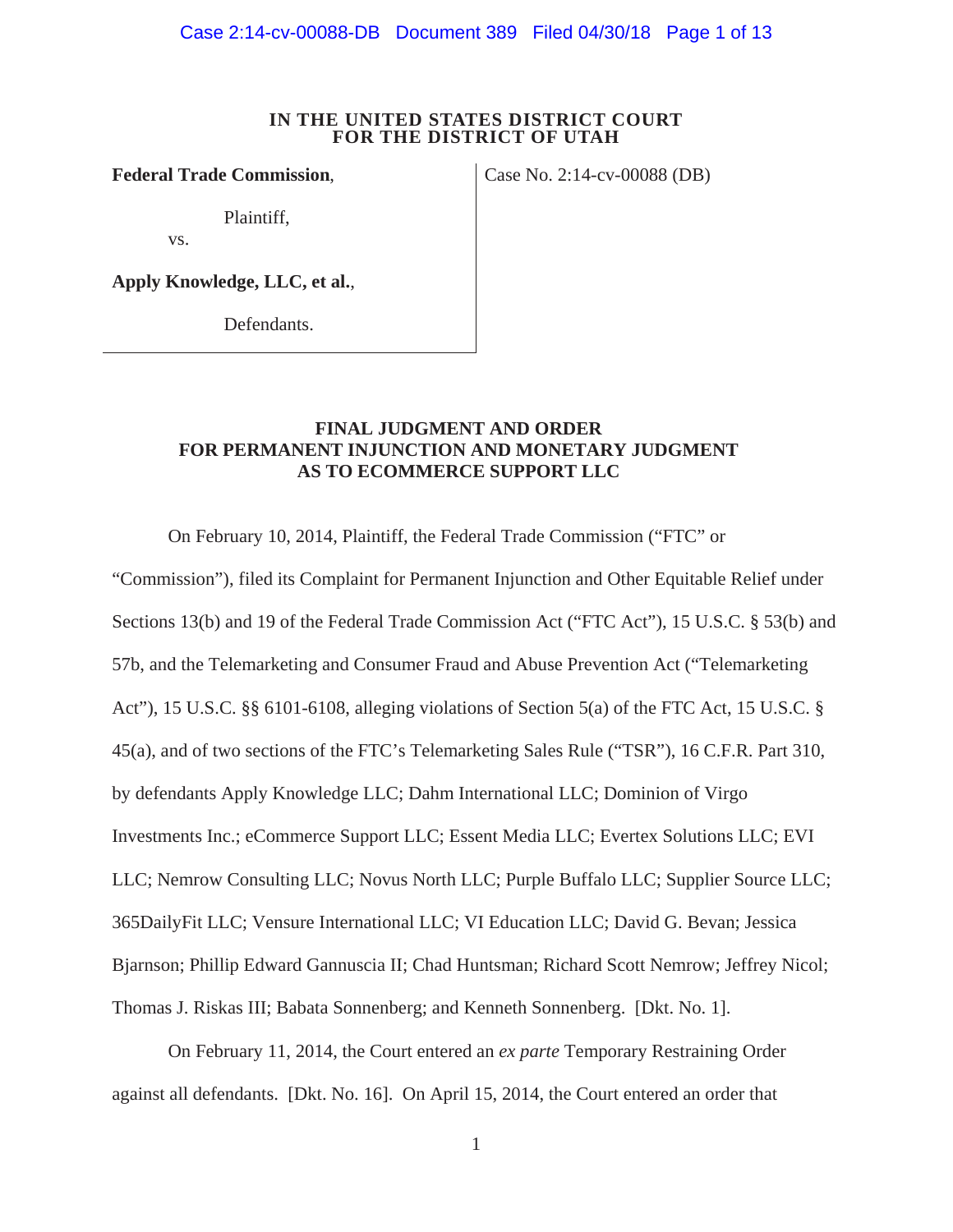# Case 22114 4:0 v 000888 EDB Document 38891 Filed 04/307188 Fragge 22061183

enjoined defendants Dahm International LLC; Dominion of Virgo Investments Inc.; eCommerce Support; Essent Media LLC; EVI LLC; Nemrow Consulting LLC; Novus North LLC; Purple Buffalo LLC; 365DailyFit LLC; Vensure International LLC; VI Education LLC; Jessica Bjarnson; Phillip Edward Gannuscia II; Chad Huntsman; Richard Scott Nemrow; Jeffrey Nicol; and Thomas J. Riskas III from engaging in any sales or marketing of any business education or training product during the pendency of the case. [Dkt. No. 121]. On April 24, 2015, the FTC filed an Amended Complaint [Dkt. No. 216] adding allegations under Section 310.3(b) of the TSR.

On June 24, 2015, the Court entered a stipulated order for permanent injunction and monetary relief as to defendant David G. Bevan. [Dkt. No. 222].

On February 16, 2016, the Court entered a stipulated order for permanent injunction and monetary relief as to defendants Apply Knowledge LLC; Evertex Solutions LLC; Supplier Source LLC; and Kenneth Sonnenberg. [Dkt. No. 261].

On February 18, 2016, the Court entered an order dismissing Babata Sonnenberg as a defendant, with prejudice, pursuant to Fed. R. Civ. P. 41(a)(2). [Dkt. No. 264].

On July 21, 2016, the Court entered a stipulated order for monetary judgment as to defendant VI Education LLC. [Dkt. No. 305].

On April 27, 2018, the Court entered a stipulated order for permanent injunction and monetary relief as to defendants Dahm International LLC; Dominion of Virgo Investments Inc.; Essent Media LLC, EVI LLC; Nemrow Consulting LLC; Novus North LLC; Purple Buffalo LLC; 365DailyFit LLC; Vensure International LLC; Jessica Bjarnson; Phillip Edward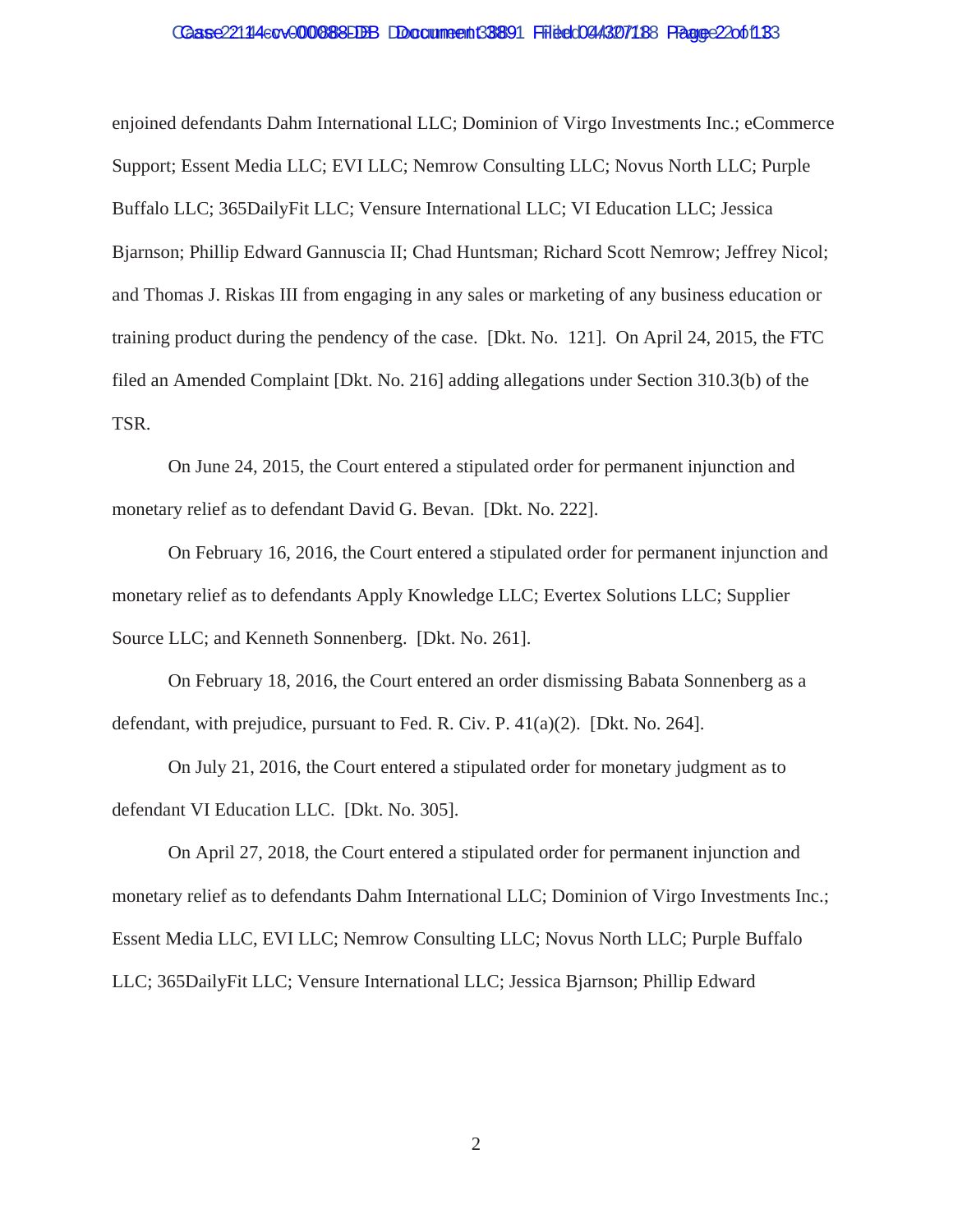#### Caase 221 14 4 cov 000888 FIBB Document 38891 Filed 04/307 188 France 3 3 of 18 3

Gannuscia, II; Richard Scott Nemrow; Jeffrey Nicol; and Thomas J. Riskas, III (collectively "Essent Media Defendants"). $\frac{1}{1}$  [Dkt. No. 387]

On December 1, 2016, the FTC moved for summary judgment against eCommerce Support, among other defendants. [Dkt. No. 331]. eCommerce Support has no counsel of record and has not responded to the FTC's motion for summary judgment as required by Fed. R. Civ. P. 56(c).

Now, the Court grants the FTC's motion for summary judgment against defendant eCommerce Support LLC under Fed. R. Civ. P. 56(e)(3) and DUCivR 56-1(f), finding that the motion is supported by an undisputed factual record that entitles the FTC to judgment in its favor.

#### **THEREFORE, IT IS ORDERED** as follows:

#### **FINDINGS**

- 1. This Court has jurisdiction over the subject matter of this case and defendant eCommerce Support LLC.
- 2. Venue is proper in the District of Utah under 28 U.S.C. § 1391(b) and (c) and 15 U.S.C. § 53(b).
- 3. The activities of eCommerce Support are or were in or affecting commerce, as defined in the FTC Act, 15 U.S.C. § 44.
- 4. The FTC's Amended Complaint ("Complaint") states a claim against eCommerce Support upon which relief may be granted under Sections 5(a) and 13(b) of the FTC Act, 15 U.S.C. §§ 45(a) and 53(b), the Telemarketing Act, 15 U.S.C. §§ 6101-6108, and the TSR, 16 C.F.R. Part 310.

 a party for him. *See* Dkt. No. 304 at 1. <sup>1</sup> Defendant Chad Huntsman died during the litigation of this action and the Commission did not move to substitute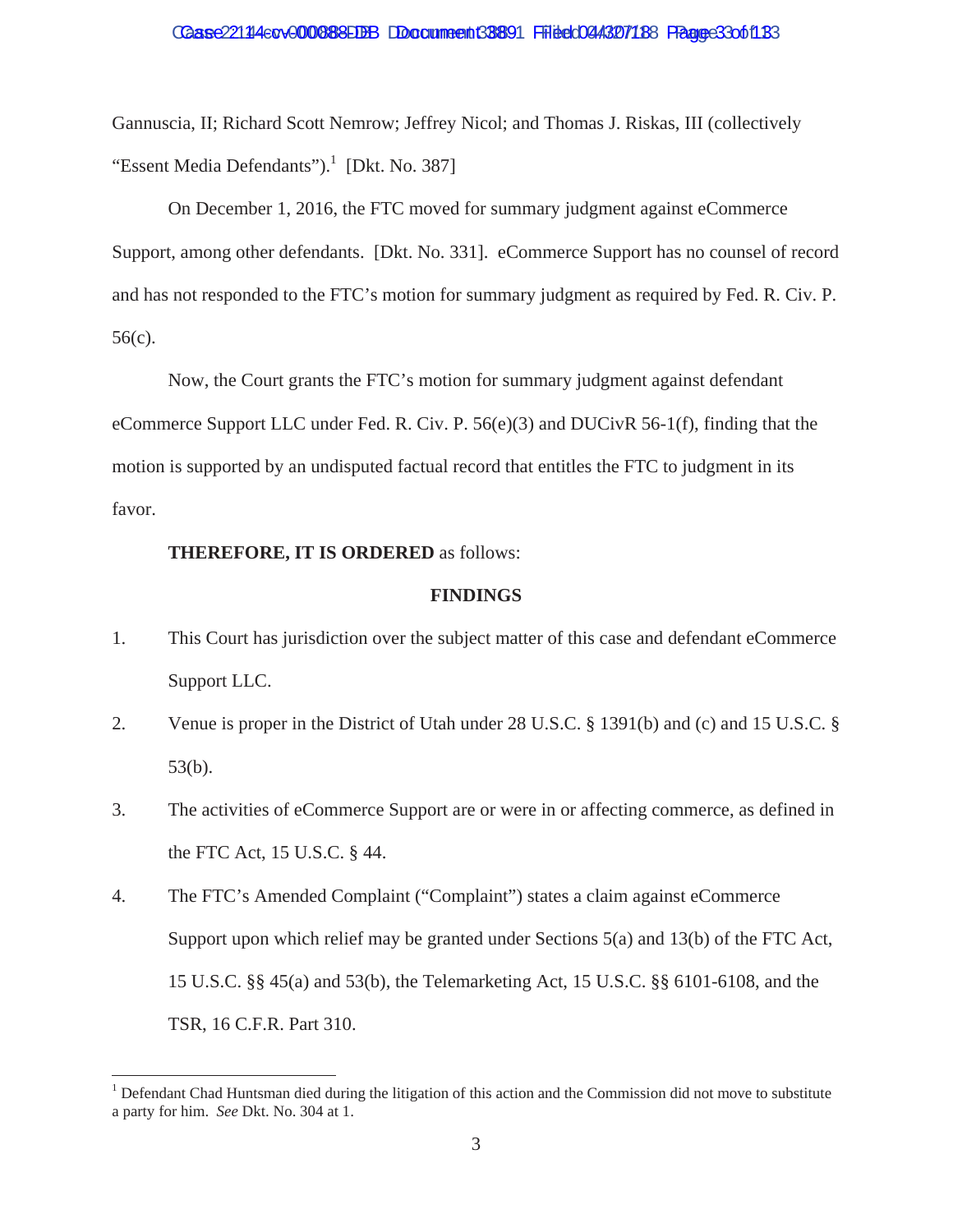# Case 2:14-cv-00088-DB Document 389 Filed 04/30/18 Page 4 of 13

- 5. As alleged in Count I of the Complaint, eCommerce Support made false and misleading representations about likely earnings to consumers when marketing its business coaching program.
- 6. As alleged in Count II of the Complaint, eCommerce Support made false and misleading representations to consumers that the business coaching program was all the consumers needed to buy in order to end up with a successful online business.
- 7. As alleged in Count III of the Complaint, eCommerce Support misrepresented material aspects of investment opportunities in violation of the TSR, 16 C.F.R.  $\S$  310.3(a)(2)(vi).
- 8. As alleged in Count IV of the Complaint, eCommerce Support made misrepresentations regarding the performance, efficacy, nature, or central characteristics of the business coaching program in violation of the TSR, 16 C.F.R. § 310.3(a)(2)(iii).

#### **ORDER**

#### **DEFINITIONS**

For the purpose of this Order, the following definitions shall apply:

1. "**Acquirer**" or "**Acquiring Bank**" means a business organization, Financial Institution, or an agent of a business organization or Financial Institution that has authority from an organization that operates or licenses a credit card system (*e.g.*, Visa, MasterCard, American Express, or Discover) to authorize merchants to accept, transmit, or process payment by credit card through the credit card system for money, products, or anything else of value.

2. "**Add-on Services**" means any additional product offered to a consumer who has purchased a product.

3. "**Assisting Others**" means providing assistance or support to any Person, including providing any of the following services: (a) performing customer service functions including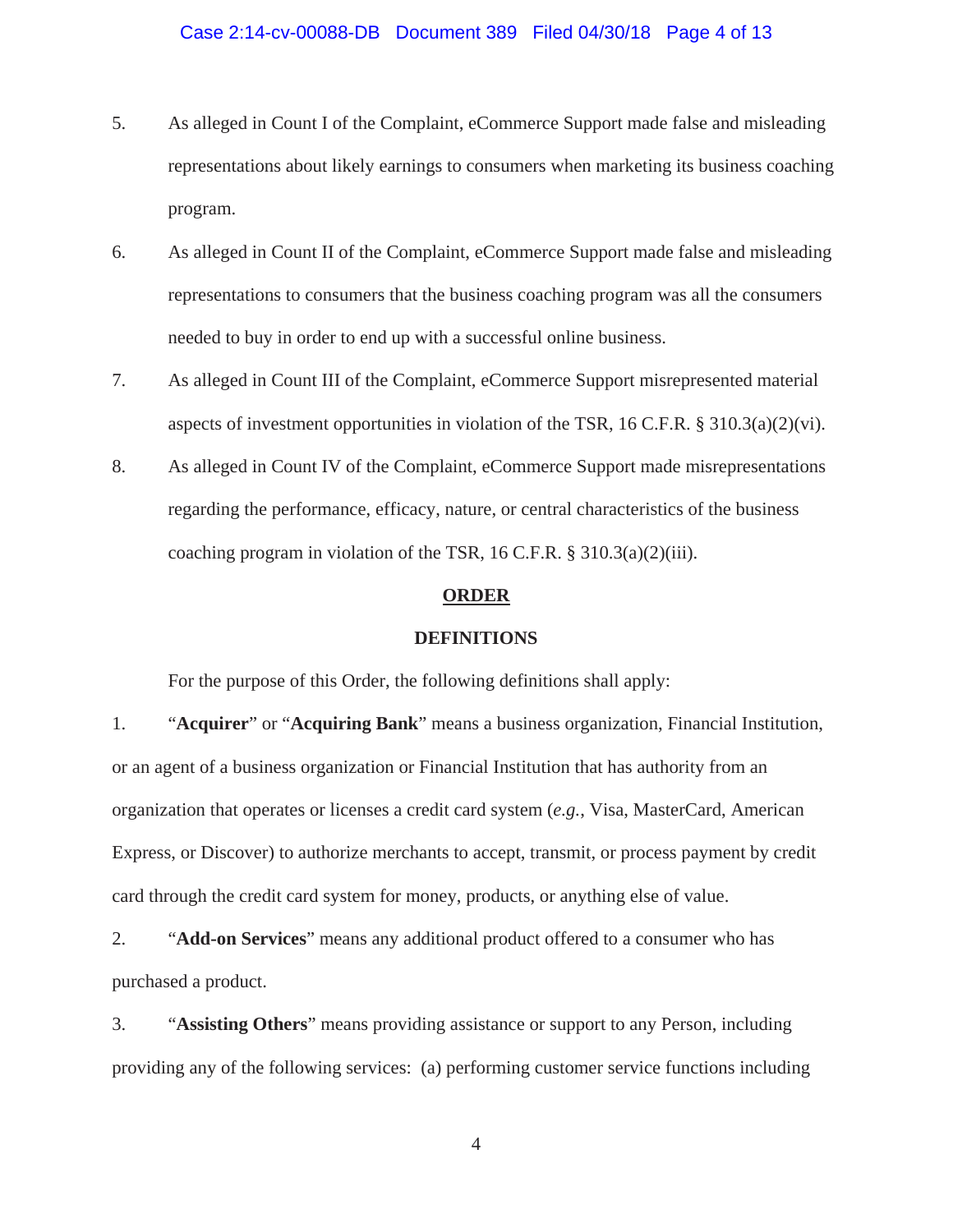# Case 2:14-cv-00088-DB Document 389 Filed 04/30/18 Page 5 of 13

receiving or responding to consumer complaints; (b) formulating or providing, or arranging for the formulation or provision of, any promotional material; (c) providing names of, or assisting in the generation of, potential customers; (d) verifying, processing, fulfilling, or arranging for the fulfillment of orders; (e) hiring, recruiting, or training personnel; (f) performing promotional or marketing services of any kind; or (g) processing or arranging for processing of credit cards, debit cards, Automated Clearinghouse ("ACH") debits, remotely-created checks, or payments through any other system.

4. "**Business Coaching Program**" means any program, plan, or product, including those related to work-at-home-opportunities, that is represented, expressly or by implication, to train or teach a participant or purchaser how to establish a business or earn money or other consideration through a business or other activity.

5. "**Credit Card Laundering**" means: (a) presenting or depositing into, or causing or allowing another to present or deposit into, the credit card system for payment, a Credit Card Sales Draft generated by a transaction that is not the result of a credit card transaction between the cardholder and the Merchant; (b) employing, soliciting, or otherwise causing or allowing a Merchant, or an employee, representative, or agent of a Merchant, to present or deposit into the credit card system for payment, a Credit Card Sales Draft generated by a transaction that is not the result of a credit card transaction between the cardholder and the Merchant; or (c) obtaining access to the credit card system through the use of a business relationship or an affiliation with a Merchant, when such access is not authorized by the Merchant Account agreement or the applicable credit card system.

6. "**Credit Card Sales Draft**" means any record or evidence of a credit card transaction.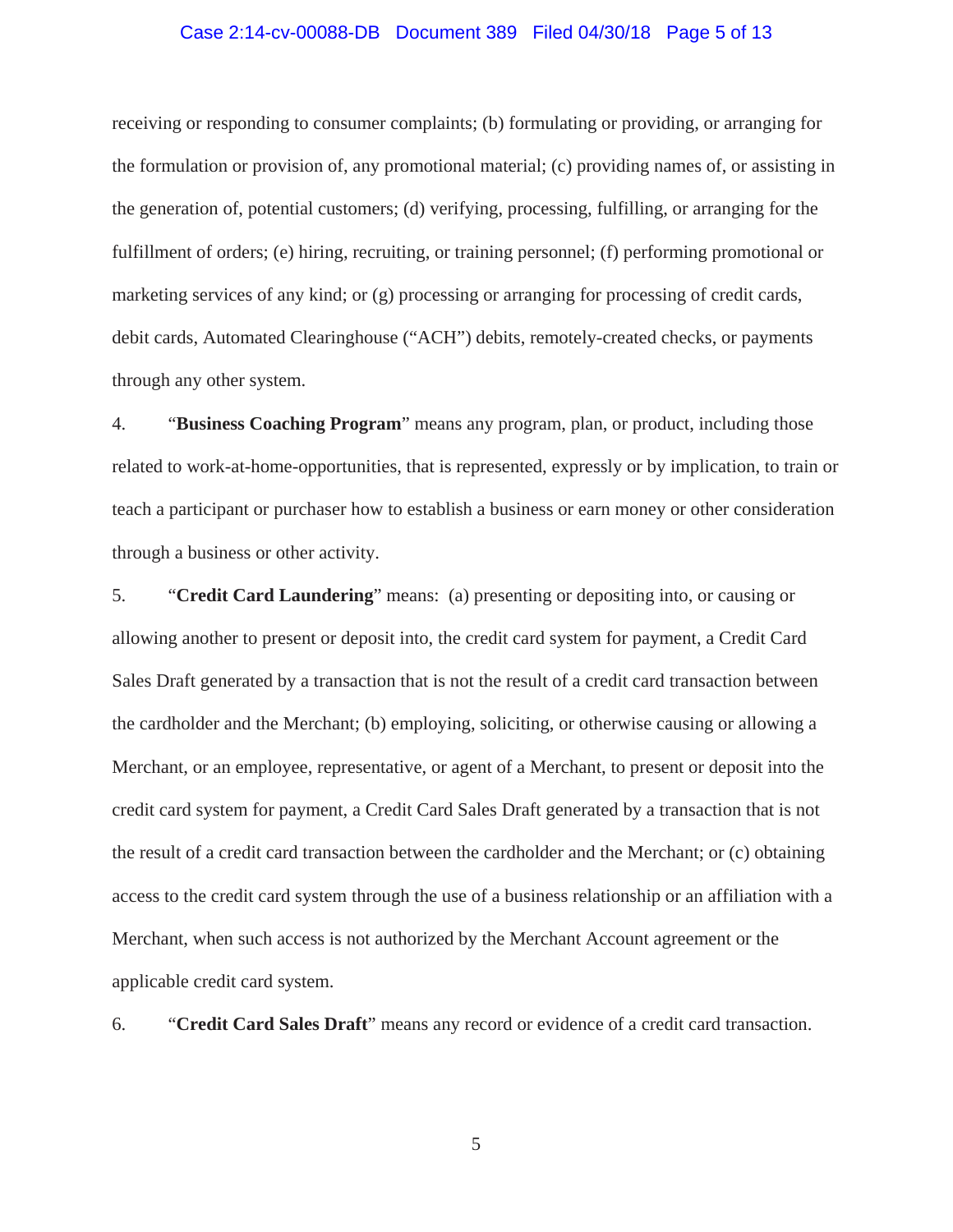# Case 2:14-cv-00088-DB Document 389 Filed 04/30/18 Page 6 of 13

7. "**Defendant**" means eCommerce Support LLC and its subsidiaries, affiliates, successors, and assigns.

8. "**Financial Institution**" means any institution the business of which is engaging in financial activities as described in section  $4(k)$  of the Bank Holding Company Act of 1956, 12 U.S.C. § 1843(k). An institution that is significantly engaged in financial activities is a Financial Institution.

9. "**Investment Opportunity**" means anything, tangible or intangible, that is offered, offered for sale, sold, or traded based wholly or in part on representations, either express or implied, about past, present, or future income, profit, or appreciation.

10. "**Merchant**" means a Person who is authorized under a written contract with an Acquirer to honor or accept credit cards, or to transmit or process for payment credit card payments, for the purchase of products.

11. "**Merchant Account**" means any account with an Acquiring Bank or other Financial Institution, service provider, payment processor, independent sales organization, or other entity that enables an individual, a business, or other organization to accept payments of any kind.

12. **"Payment Processing"** means providing a Person, directly or indirectly, with the means used to charge or debit accounts through the use of any payment mechanism, including, but not limited to, remotely created payment orders, remotely created checks, ACH debits, or debit, credit, prepaid, or stored value cards. Whether accomplished through the use of software or otherwise, payment processing includes, among other things: (a) reviewing and approving merchant applications for Payment Processing services; (b) providing the means to transmit sales transactions data from Merchants to Acquiring Banks or other Financial Institutions; (c) clearing, settling, or distributing proceeds of sales transactions from Acquiring Banks or Financial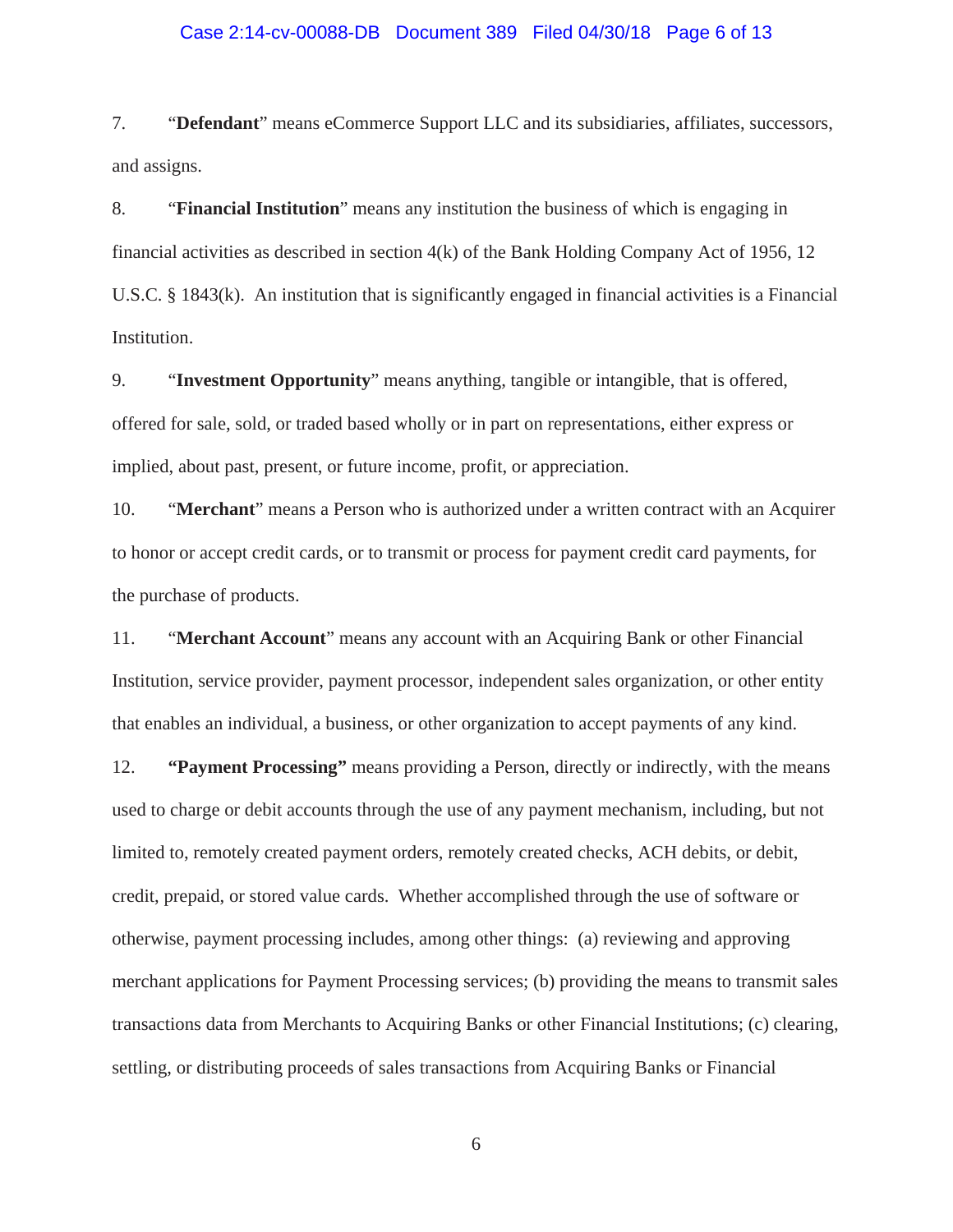# Case 2:14-cv-00088-DB Document 389 Filed 04/30/18 Page 7 of 13

Institutions to Merchants; or (d) processing chargebacks or returned remotely created payment orders, remotely created checks, or ACH checks.

13. "**Person**" means a natural person, organization, or other legal entity, including a corporation, limited liability company, partnership, proprietorship, association, cooperative, government or governmental subdivision or agency, or any other group or combination acting as an entity.

14. "**Telemarketing**" means a plan, program, or campaign which is conducted to induce the purchase of goods or services or a charitable contribution, by use of one or more telephones and which involves more than one interstate telephone call.

# **I.**

# **PROHIBITIONS RELATED TO THE SALE OF BUSINESS COACHING PROGRAMS AND INVESTMENT OPPORTUNITIES**

**IT IS ORDERED** that Defendant is hereby permanently restrained and enjoined from: A. Creating, advertising, marketing, promoting, offering for sale, or selling, or Assisting Others in creating, advertising, marketing, promoting, offering for sale, or selling any Business Coaching Program or any Investment Opportunity;

B. Creating, advertising, marketing, promoting, offering for sale, or selling, or Assisting Others in creating, advertising, marketing, promoting, offering for sale, or selling Add-on Services in connection with a Business Coaching Program or an Investment Opportunity, such as website development and hosting products, social media promotion products, search engine optimization products, and business education, training, formation, and development products;

C. Holding, directly or through a third-Person, any ownership or other financial interest in any business entity that is creating, advertising, marketing, promoting, offering for sale, or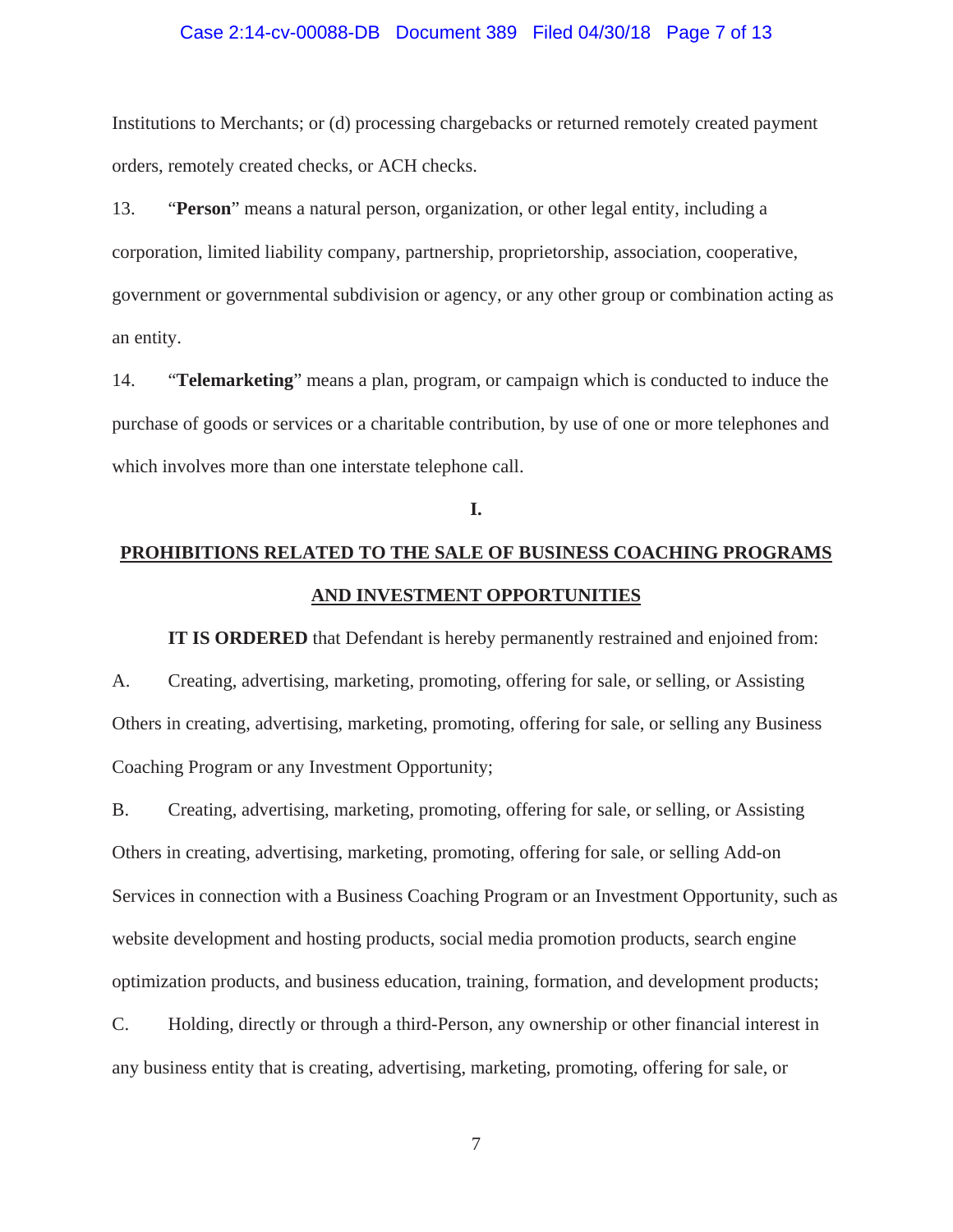selling, or that Assists Others in creating, advertising, marketing, promoting, offering for sale, or selling any Business Coaching Program, any Investment Opportunity, any Add-on Services, or any product to assist in the creation or development of a Business Coaching Program or an Investment Opportunity.

# **II.**

# **PROHIBITION ON TELEMARKETING**

**IT IS FURTHER ORDERED** that Defendant is hereby permanently restrained and enjoined from Telemarketing, or Assisting Others in Telemarketing.

# **III.**

# **PROHIBITIONS RELATED TO MERCHANT ACCOUNTS**

**IT IS FURTHER ORDERED** that Defendant is hereby permanently restrained and enjoined from:

A. Credit Card Laundering;

B. Making, or Assisting Others in making, directly or by implication, any false or misleading statement in order to obtain Payment Processing services; and

C. Engaging in any tactics to avoid fraud and risk monitoring programs established by any Financial Institution, Acquiring Bank, or the operators of any payment system, including, but not limited to, tactics such as balancing or distributing sales transactions among multiple Merchant Accounts or merchant billing descriptors; splitting a single sales transaction into multiple smaller transactions; or using shell companies to apply for a Merchant Account.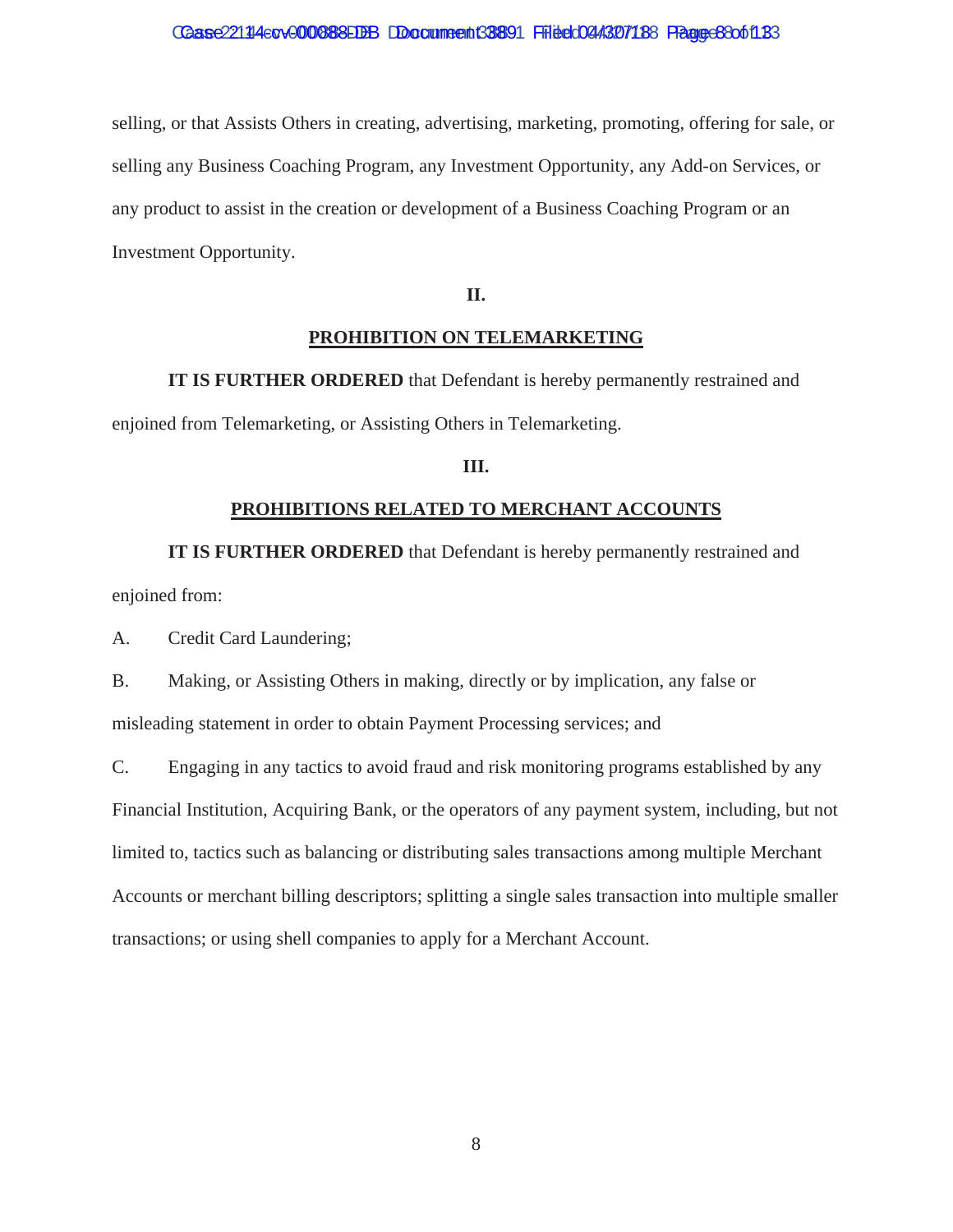# **IV.**

# **PROHIBITED BUSINESS ACTIVITIES**

**IT IS FURTHER ORDERED** that Defendant, Defendant's officers, agents, and employees, and all other Persons in active concert or participation with any of them, who receive actual notice of this Order, whether acting directly or indirectly, in connection with advertising, marketing, promoting, or offering for sale any good or service, are permanently restrained and enjoined from:

A. making, or assisting other Persons in making, in any manner, expressly or by implication, any claim about likely earnings, profit, or income unless the representation is nonmisleading, and at the time such representation is made, Defendant possesses competent and reliable written substantiation for the claim; or

B. misrepresenting any fact material to consumers concerning any good or service, such as:

1. the total cost to purchase;

2. any material aspect of its performance, efficacy, nature, or central characteristics; or

3. any material restriction, limitation, or condition to purchase, receive or use it.

# **V.**

# **MONETARY JUDGMENT**

A. Judgment in the amount of **Nineteen Million, Two Hundred Fourteen Thousand, Nine Hundred Fifty Dollars and Forty Cents (\$19,214,950.40**) is entered in favor of the FTC against Defendant, jointly and severally as equitable monetary relief.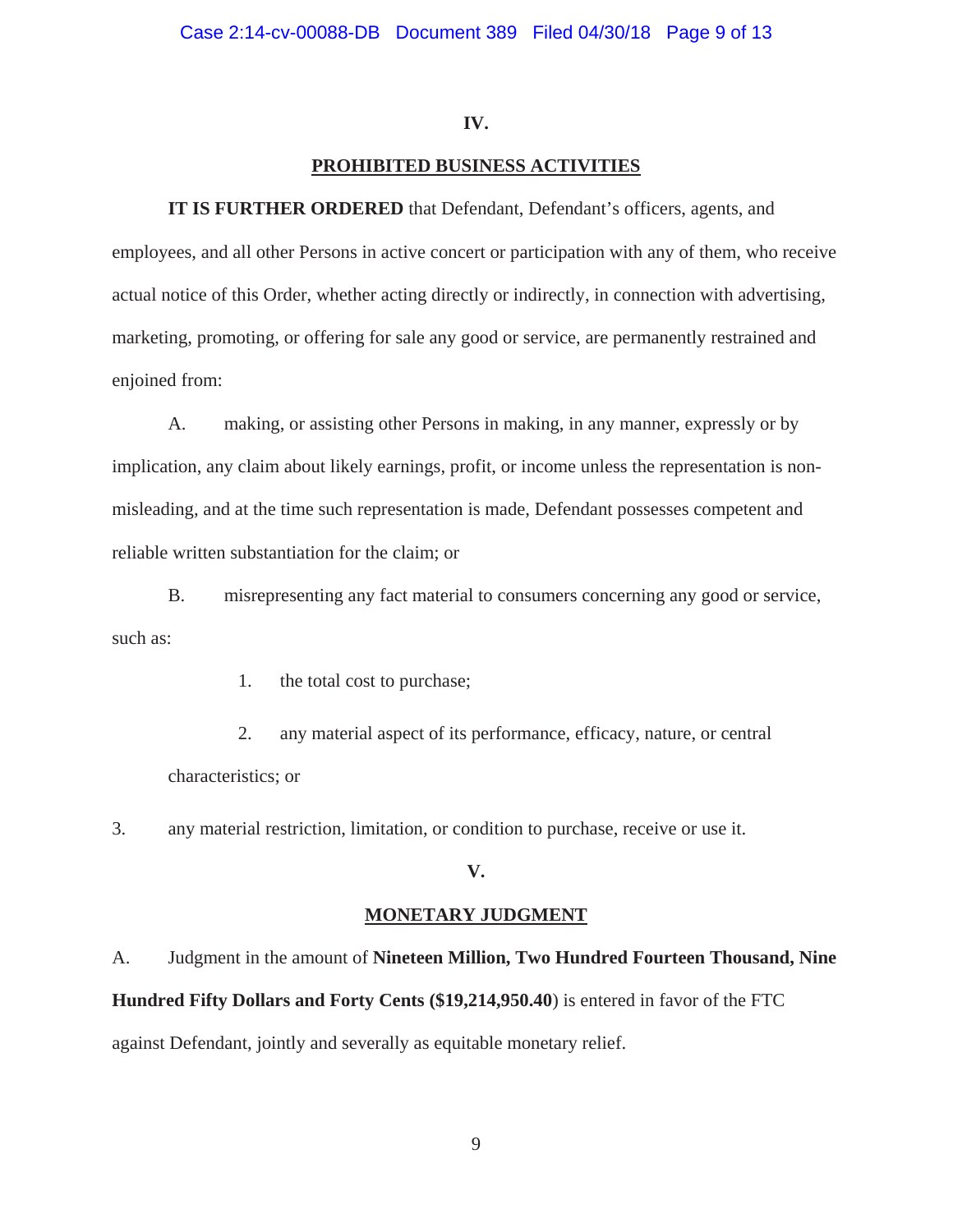# Case 2:14-cv-00088-DB Document 389 Filed 04/30/18 Page 10 of 13

B. Defendant is ordered to pay to the FTC the full judgment, minus the amount paid to the Commission under Subsection C below, within ten (10) calendar days of entry of this Order, by electronic fund transfer in accordance with instructions to be provided by a representative of the FTC.

C. In partial satisfaction of the judgment against Defendant:

1. U.S. Bank is ordered to transfer all funds held in the accounts identified on Attachment A to this Order to the Commission by electronic funds transfer in accordance with instructions provided by the Commission. The funds shall be transferred within seven (7) calendar days of entry of this Order.

2. Wells Fargo Bank is ordered to transfer all funds held in account XXXXXXXX0421, in the name of Back Office Solutions Inc., to the Commission by electronic funds transfer in accordance with instructions provided by the Commission. The funds shall be transferred within seven (7) calendar days of entry of this Order.

3. The law firm of Ray Quinney & Nebeker (RQN) is ordered to transfer \$47,613.16 to the Commission by electronic funds transfer in accordance with instructions provided by the Commission. The funds shall be transferred within seven (7) days of entry of this Order. The former Temporary Receiver transferred these funds to RQN's trust account under the Court's Order of August 16, 2016, and the funds derive from Defendant. *See* Dkt. No. 311. The Essent Media Defendants have relinquished dominion and all legal and equitable right, title, and interest in all assets of eCommerce Support LLC, including those held in RQN's trust account. *See* Dkt. No. 387 at 13.

D. All money paid to the FTC pursuant to this Order may be deposited into a fund administered by the Commission or its designee to be used for equitable relief, including but not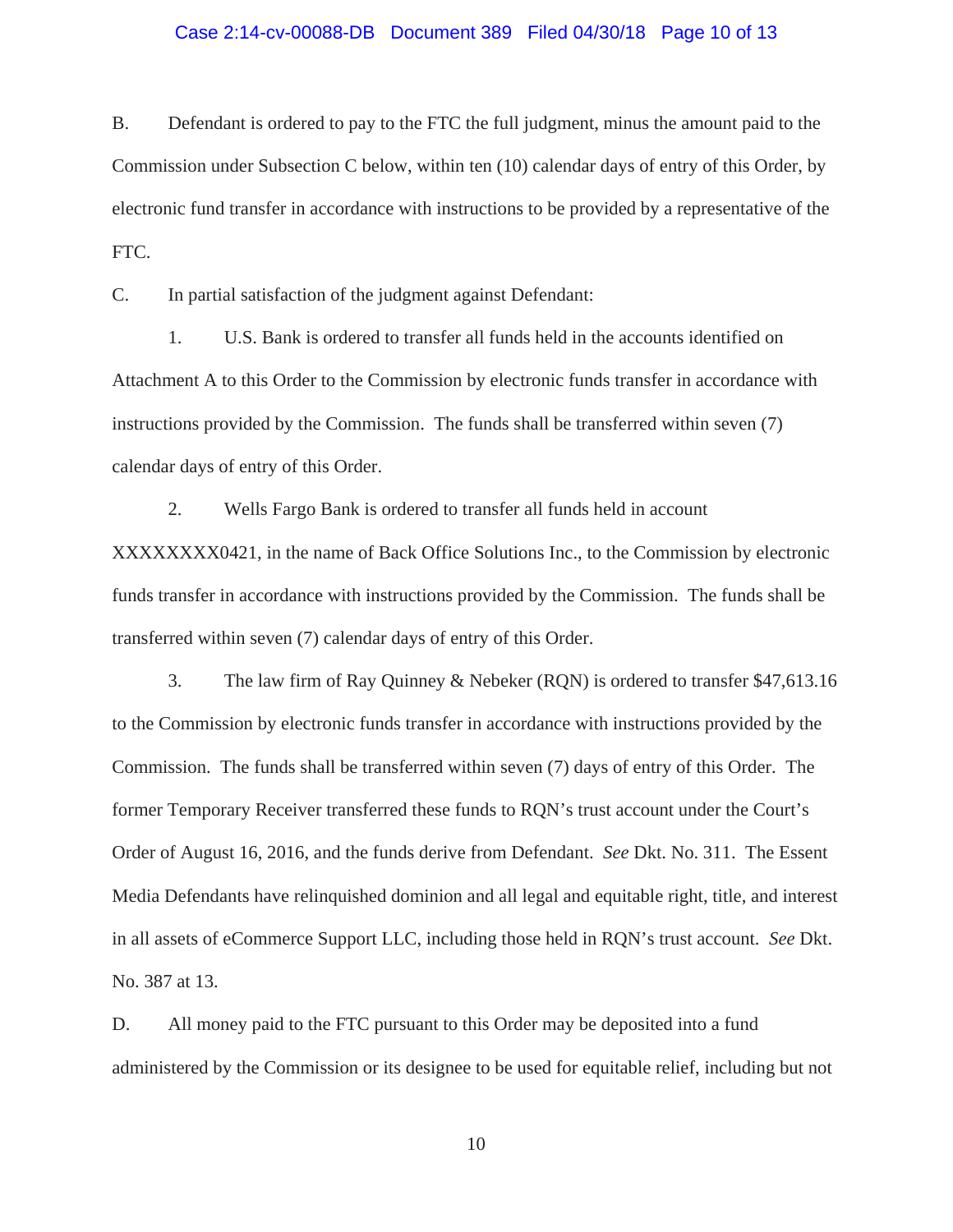# Case 2:14-cv-00088-DB Document 389 Filed 04/30/18 Page 11 of 13

limited to consumer redress, and any attendant expenses for the administration of any redress fund. If a representative of the Commission decides that direct redress to consumers is wholly or partially impracticable or money remains after redress is completed, the Commission may apply any remaining funds for such other equitable relief (including consumer information remedies) as it determines to be reasonably related to the unlawful acts or practices alleged in the Complaint. Any money not used for such equitable relief is to be deposited to the U.S. Treasury as disgorgement. Defendant has no right to challenge any actions the Commission or its representatives may take pursuant to this Subsection.

# **VI.**

# **BAN ON USE OF CUSTOMER INFORMATION**

**IT IS FURTHER ORDERED** that Defendant and its officers, agents, employees, and attorneys, and all other persons in active concert or participation with any of them, who receive actual notice of this Order, whether acting directly or indirectly, are hereby permanently restrained and enjoined from:

A. Failing to provide sufficient customer information to enable the Commission, or its designee, to efficiently administer consumer redress. If a representative of the Commission requests in writing any information related to redress, Defendant must provide it, in the form prescribed by the Commission, within fourteen (14) calendar days.

B. Disclosing, using, or benefitting from customer information derived from the sale of a Business Coaching Program or an Investment Opportunity, including the name, address, telephone number, e-mail address, Social Security number, other identifying information, or any data that enables access to a consumer's account (including a credit card, bank account, or other financial account), or would otherwise allow assessment of a charge against a consumer's account; and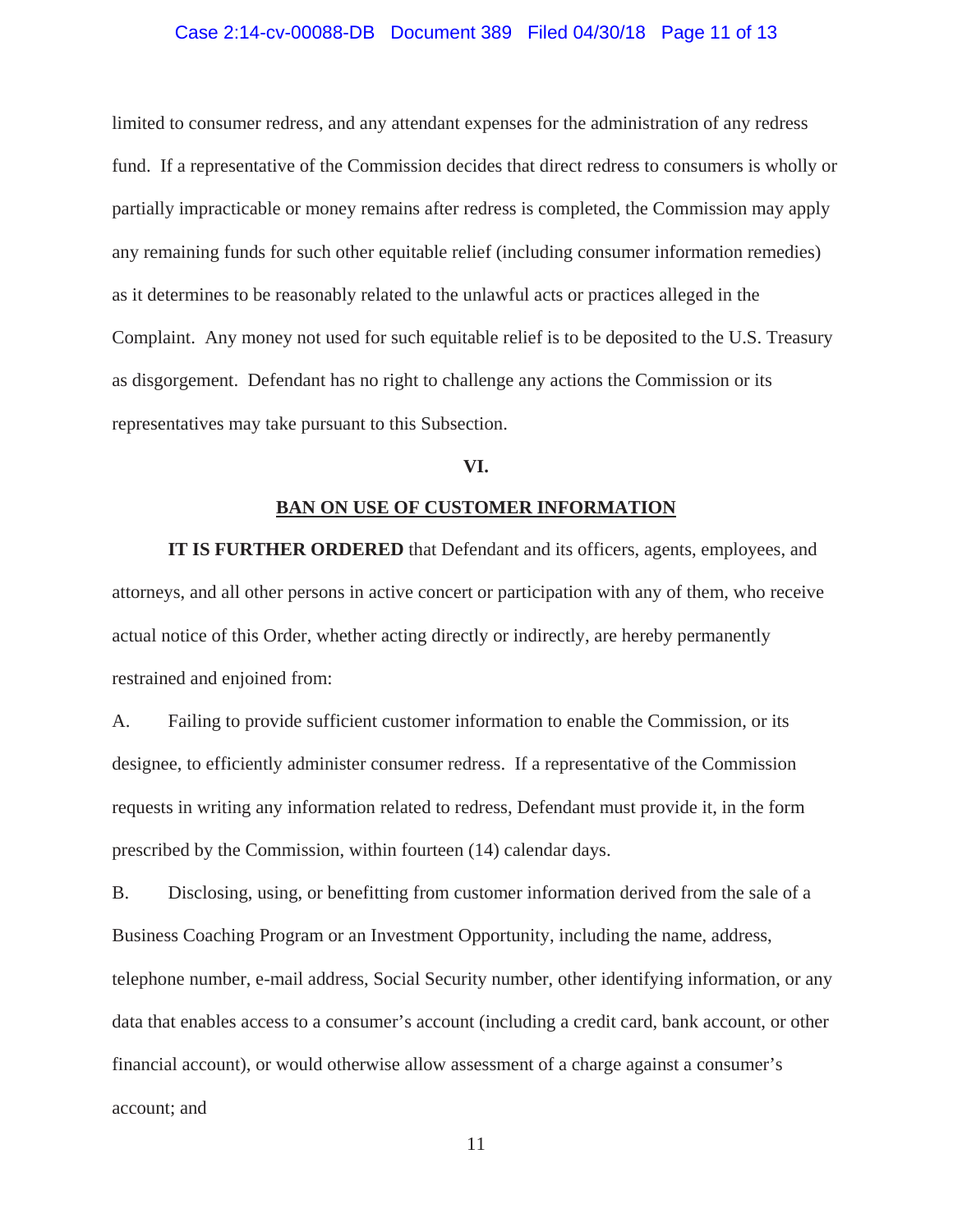# Case 2:14-cv-00088-DB Document 389 Filed 04/30/18 Page 12 of 13

C. Failing to dispose of customer information, in all forms, related to the sale of a Business Coaching Program or an Investment Opportunity that is in Defendant's possession, custody, or control within forty-five (45) calendar days after receipt of written direction to do so from a representative of the FTC. Disposal shall be by means that protect against unauthorized access to consumer information, such as by burning, pulverizing, or shredding any papers, and by erasing or destroying any electronic media, to ensure that consumer information cannot practicably be read or reconstructed.

*Provided, however*, that customer information need not be disposed of, and may be disclosed, to the extent requested by a government agency or required by a law, regulation, or court order.

# **VII.**

# **RETENTION OF JURISDICTION**

**IT IS FURTHER ORDERED** that this Court shall retain jurisdiction of this matter for purposes of construction, modification, and enforcement of this Order.

**SO ORDERED,** this 30th day of April, 2018.

 $\overline{\phantom{a}}$ 

HON. DEE BENSON UNITED STATES DISTRICT JUDGE